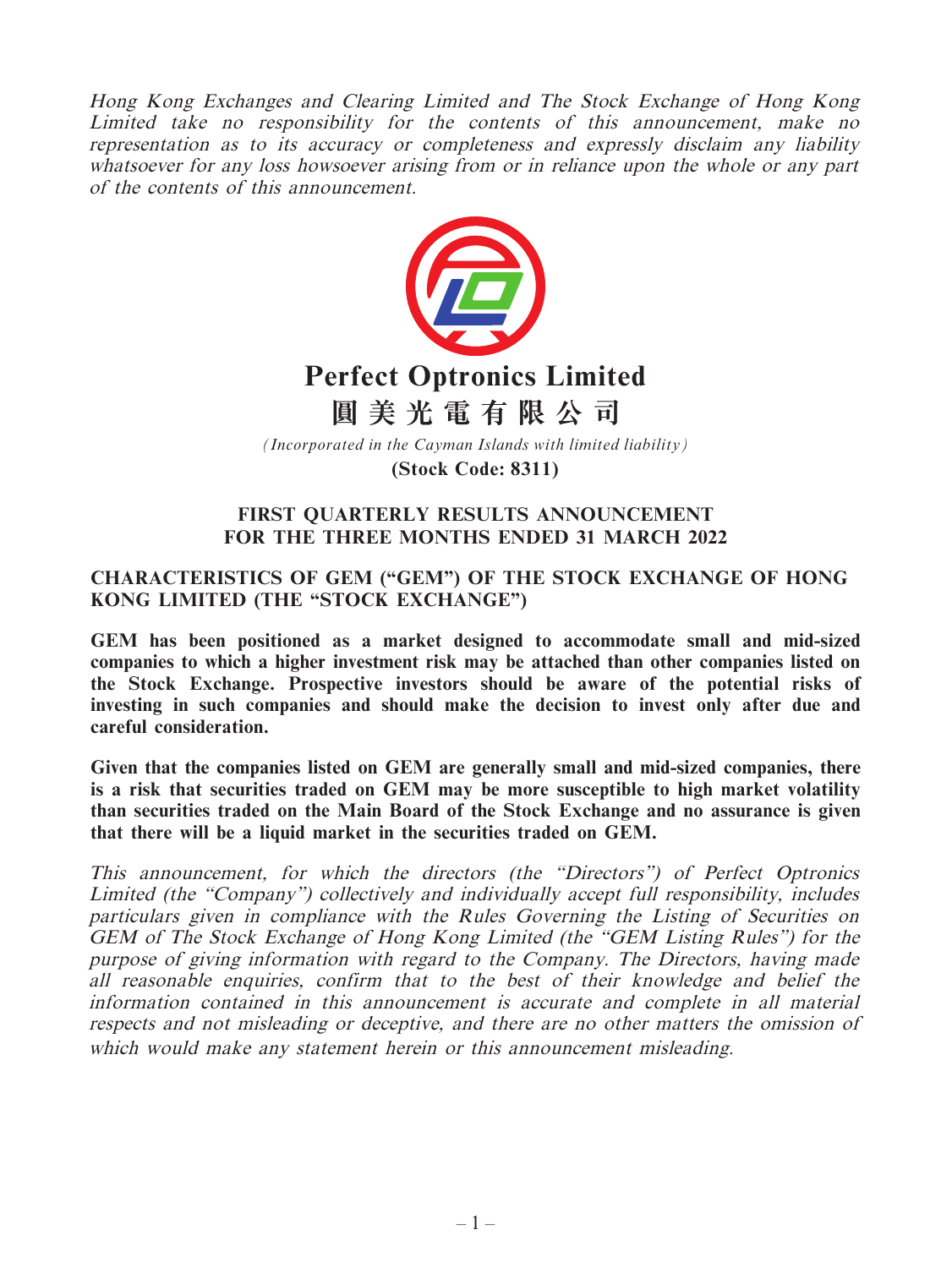## **HIGHLIGHTS**

- The Group recorded revenue of approximately HK\$144.1 million for the three months ended 31 March 2022 (three months ended 31 March 2021: approximately HK\$105.7 million).
- Profit attributable to equity holders of the Company for the three months ended 31 March 2022 amounted to approximately HK\$23.1 million (three months ended 31) March 2021: loss of approximately HK\$150,000).
- The Board does not declare an interim dividend for the three months ended 31 March 2022 (three months ended 31 March 2021: Nil).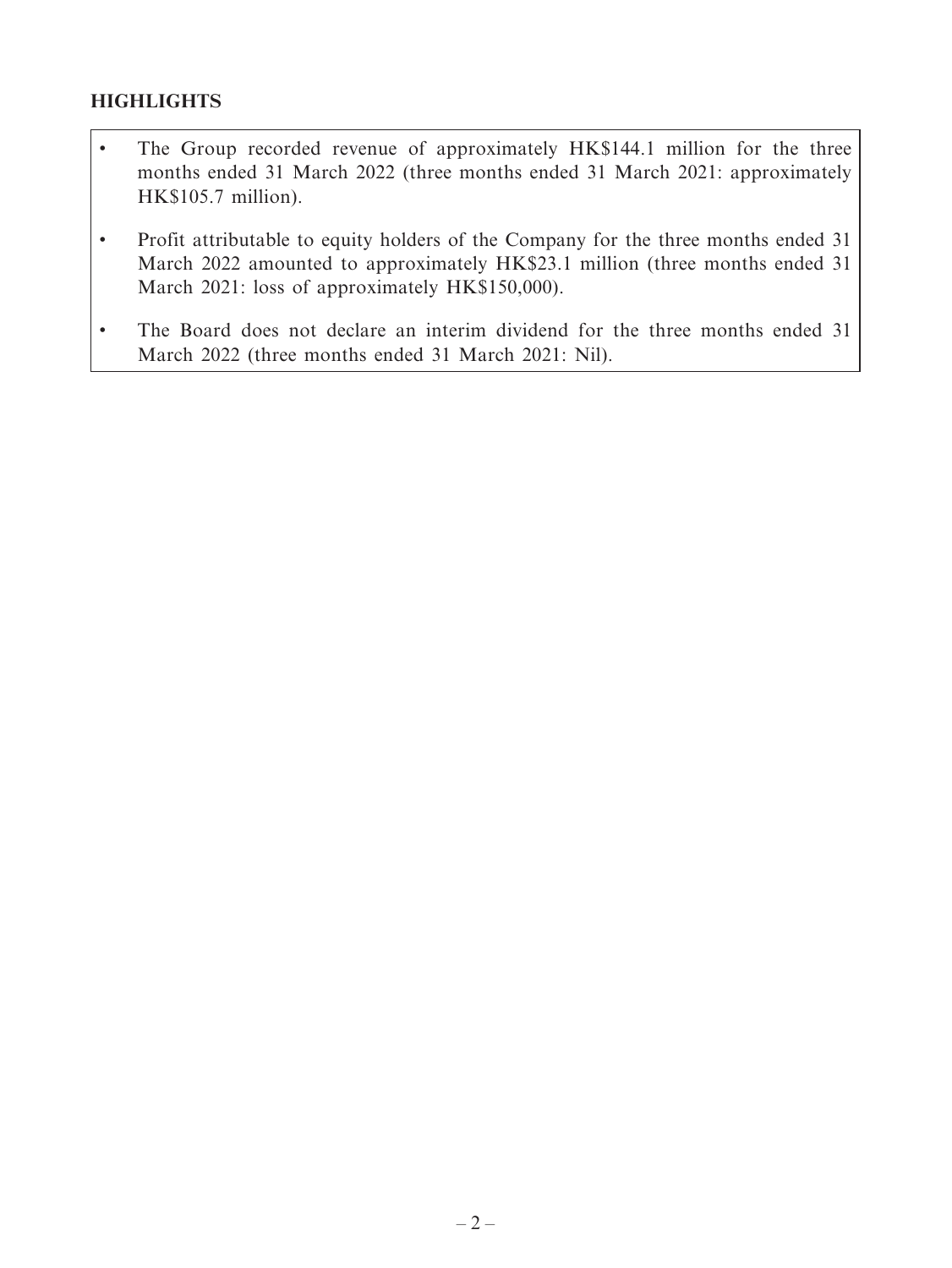### **FINANCIAL RESULTS**

The board of directors (the "Board") of Perfect Optronics Limited (the "Company") is pleased to announce the unaudited consolidated financial results of the Company and its subsidiaries (collectively, the "Group") for the three months ended 31 March 2022 together with the comparative unaudited figures for the corresponding period in 2021 as follows:

#### **UNAUDITED CONSOLIDATED STATEMENT OF COMPREHENSIVE INCOME** For the three months ended 31 March 2022

|                                                                                                                                                          |                | Three months ended 31 March<br>2022           |                                               |  |
|----------------------------------------------------------------------------------------------------------------------------------------------------------|----------------|-----------------------------------------------|-----------------------------------------------|--|
|                                                                                                                                                          | Note           | <b>HKS'000</b><br>(Unaudited)                 | 2021<br><b>HK\$'000</b><br>(Unaudited)        |  |
| <b>Revenue</b><br>Cost of sales                                                                                                                          | 3              | 144,125<br>(101, 954)                         | 105,662<br>(95, 498)                          |  |
| <b>Gross profit</b><br>Other gains, net<br>Distribution and selling expenses<br>General and administrative expenses<br>Research and development expenses | $\overline{4}$ | 42,171<br>871<br>(9,371)<br>(7, 232)<br>(253) | 10,164<br>259<br>(4, 553)<br>(6,075)<br>(204) |  |
| <b>Operating profit/(loss)</b><br>Finance income                                                                                                         |                | 26,186<br>9                                   | (409)<br>8                                    |  |
| Finance costs                                                                                                                                            | 5              | (107)                                         | (118)                                         |  |
| Finance costs, net                                                                                                                                       |                | (98)                                          | (110)                                         |  |
| Profit/(loss) before income tax<br>Income tax expense                                                                                                    | 6              | 26,088<br>(3,219)                             | (519)<br>(13)                                 |  |
| Profit/(loss) for the period                                                                                                                             |                | 22,869                                        | (532)                                         |  |
| Other comprehensive income/(loss):<br>Item that may be subsequently reclassified to income statement<br>Currency translation differences                 |                | 73                                            | (9)                                           |  |
| Total comprehensive income/(loss) for the period                                                                                                         |                | 22,942                                        | (541)                                         |  |
| Profit/(loss) for the period attributable to:<br>Equity holders of the Company<br>Non-controlling interests                                              |                | 23,093<br>(224)                               | (150)<br>(382)                                |  |
|                                                                                                                                                          |                | 22,869                                        | (532)                                         |  |
| Total comprehensive income/(loss) for the period attributable to:<br>Equity holders of the Company<br>Non-controlling interests                          |                | 23,125<br>(183)                               | (159)<br>(382)                                |  |
|                                                                                                                                                          |                | 22,942                                        | (541)                                         |  |
| Basic and diluted earnings/(loss) per share (HK cents)                                                                                                   | 8              | 1.56                                          | (0.01)                                        |  |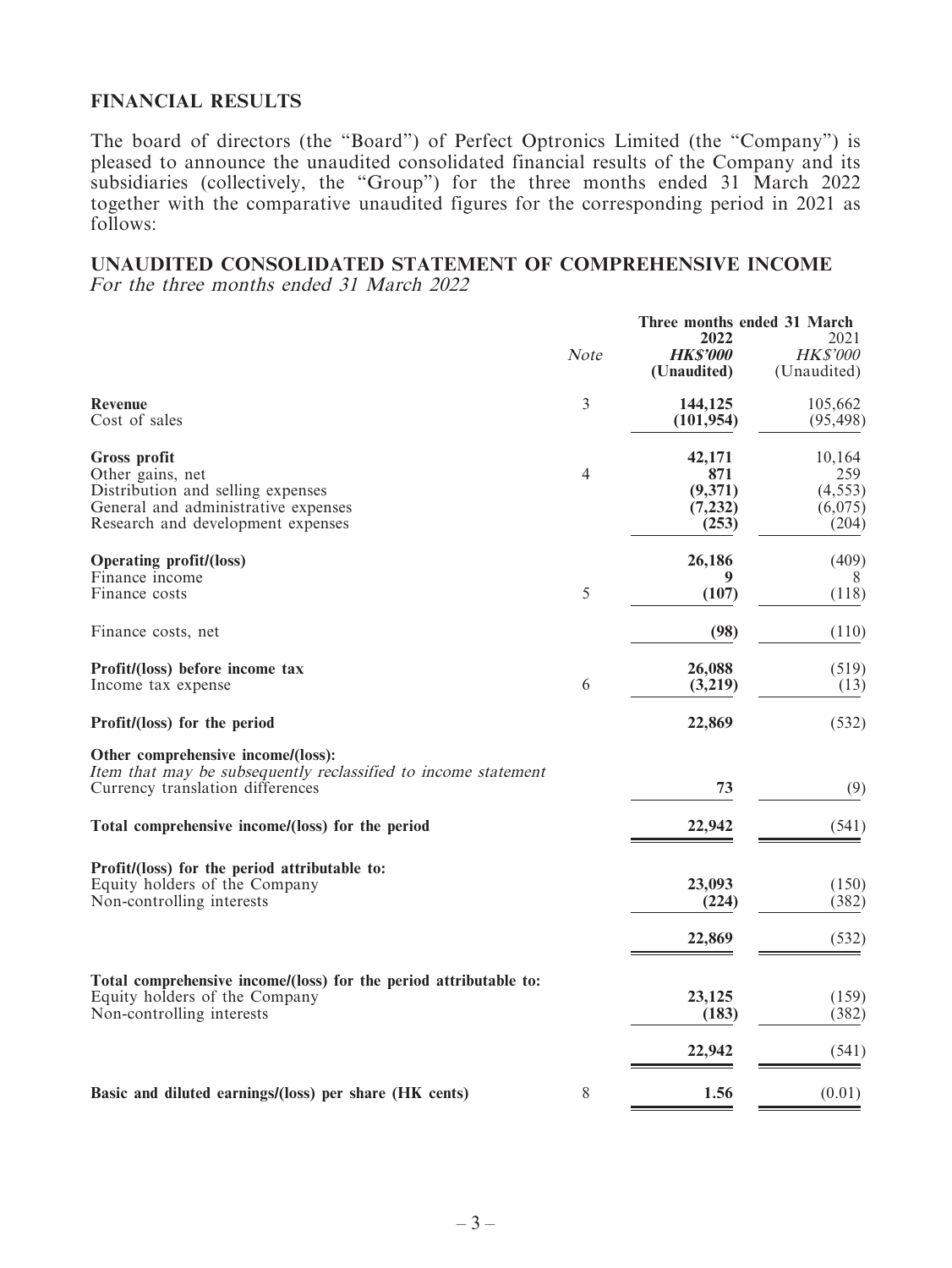## **UNAUDITED CONSOLIDATED STATEMENT OF CHANGES IN EQUITY** For the three months ended 31 March 2022

|                                                                | Attributable to equity holders of the Company     |                                                          |                                                                  |                                                    |                                                                       |                                                              |                                                                |                                         |                                                               |                                               |
|----------------------------------------------------------------|---------------------------------------------------|----------------------------------------------------------|------------------------------------------------------------------|----------------------------------------------------|-----------------------------------------------------------------------|--------------------------------------------------------------|----------------------------------------------------------------|-----------------------------------------|---------------------------------------------------------------|-----------------------------------------------|
|                                                                |                                                   |                                                          |                                                                  |                                                    |                                                                       |                                                              | (Accumulated                                                   |                                         |                                                               |                                               |
|                                                                | Share<br>capital<br><b>HKS'000</b><br>(Unaudited) | <b>Share</b><br>premium<br><b>HKS'000</b><br>(Unaudited) | Other<br>reserves <sup>1</sup><br><b>HK\$'000</b><br>(Unaudited) | Merger<br>reserve<br><b>HKS'000</b><br>(Unaudited) | Revaluation<br>reserve <sup>2</sup><br><b>HK\$'000</b><br>(Unaudited) | <b>Exchange</b><br>reserve<br><b>HK\$'000</b><br>(Unaudited) | losses)/<br>retained earnings<br><b>HKS'000</b><br>(Unaudited) | Total<br><b>HK\$'000</b><br>(Unaudited) | Non-controlling<br>interests<br><b>HKS'000</b><br>(Unaudited) | Total equity<br><b>HKS'000</b><br>(Unaudited) |
| Balance at 1 January 2022                                      | 14,837                                            | 465,738                                                  | 67,349                                                           | (415, 675)                                         | (954)                                                                 | (291)                                                        | (23, 694)                                                      | 107,310                                 | (1,451)                                                       | 105,859                                       |
| Comprehensive income/(loss)<br>Profit/(loss) for the period    |                                                   |                                                          |                                                                  |                                                    |                                                                       |                                                              | 23,093                                                         | 23,093                                  | (224)                                                         | 22,869                                        |
| Other comprehensive income<br>Currency translation differences |                                                   |                                                          |                                                                  |                                                    |                                                                       | 32                                                           | -                                                              | 32                                      | 41                                                            | 73                                            |
| Total comprehensive income/(loss)                              |                                                   |                                                          |                                                                  |                                                    |                                                                       | 32                                                           | 23,093                                                         | 23,125                                  | (183)                                                         | 22,942                                        |
| Balance at 31 March 2022                                       | 14,837                                            | 465,738                                                  | 67,349                                                           | (415, 675)                                         | (954)                                                                 | (259)                                                        | (601)                                                          | 130,435                                 | (1,634)                                                       | 128,801                                       |
| Balance at 1 January 2021                                      | 14,837                                            | 465,738                                                  | 67,349                                                           | (415,675)                                          | (730)                                                                 | (321)                                                        | 20,163                                                         | 151,361                                 | (245)                                                         | 151,116                                       |
| Comprehensive loss<br>Loss for the period                      |                                                   |                                                          |                                                                  |                                                    |                                                                       |                                                              | (150)                                                          | (150)                                   | (382)                                                         | (532)                                         |
| Other comprehensive loss<br>Currency translation differences   |                                                   |                                                          |                                                                  |                                                    |                                                                       | (9)                                                          |                                                                | (9)                                     |                                                               | (9)                                           |
| <b>Total comprehensive loss</b>                                |                                                   |                                                          |                                                                  |                                                    |                                                                       | $(9)$                                                        | (150)                                                          | (159)                                   | (382)                                                         | (541)                                         |
| Balance at 31 March 2021                                       | 14,837                                            | 465,738                                                  | 67,349                                                           | (415, 675)                                         | (730)                                                                 | (330)                                                        | 20,013                                                         | 151,202                                 | (627)                                                         | 150,575                                       |

- 1 Other reserves include: (1) the difference between the share capital issued by the Company for acquisition of the subsidiaries pursuant to a reorganisation for the listing of the Company and the aggregate capital of the subsidiaries being acquired at the time of the reorganisation; and (2) the amount of the loan waived by the controlling shareholder upon completion of a common control combination.
- 2 Revaluation reserve represents fair value reserve for financial asset at fair value through other comprehensive income.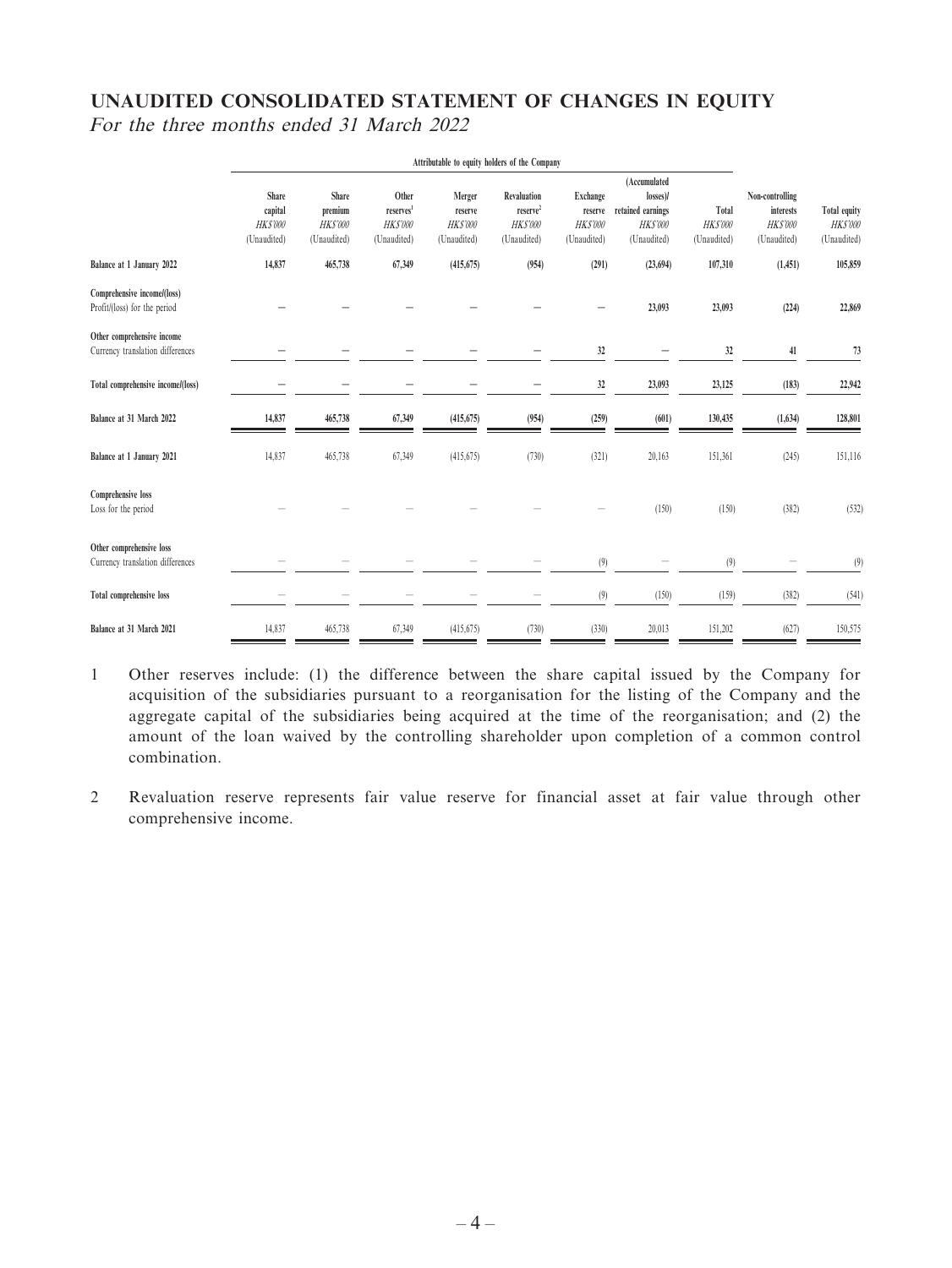### **NOTES TO THE UNAUDITED CONSOLIDATED FINANCIAL RESULTS**

#### **1. BASIS OF PREPARATION**

The Company was incorporated in the Cayman Islands on 13 June 2013, as an exempted company with limited liability under the Companies Law (as Revised) of the Cayman Islands. The Company's shares are listed on the GEM since 7 February 2014.

The Company is an investment holding company and its subsidiaries are principally engaged in the trading, development and sale of display and optics products and related electronic components, as well as trading of health-related products and other products. The Group also processes some of the products which it sells.

The unaudited consolidated financial results of the Group for the three months ended 31 March 2022 (the "Consolidated Financial Results") have been prepared in accordance with Hong Kong Financial Reporting Standards ("HKFRSs") issued by the Hong Kong Institute of Certified Public Accountants and the disclosure requirements of the GEM Listing Rules. The Consolidated Financial Results are presented in Hong Kong dollars ("HK\$"), unless otherwise stated, and have been prepared under the historical cost convention, except for financial asset at fair value through other comprehensive income and financial asset at fair value through profit or loss ("FVTPL") which have been measured at fair value.

The Consolidated Financial Results have not been reviewed by the external auditors of the Company but have been reviewed by the audit committee of the Company.

#### **2. SIGNIFICANT ACCOUNTING POLICIES**

The significant accounting policies that have been used in the preparation of the Consolidated Financial Results are consistent with those followed in the preparation of the Group's annual financial statements for the year ended 31 December 2021.

A number of new and amended standards became applicable for the current reporting period and they did not have material impacts on the Group. The Group did not have to change its accounting policies or make retrospective adjustments as a result of adopting these amendments.

For those new standards, amendment to standards and interpretations which have been issued but are not yet effective and have not been early adopted in prior accounting periods, the Group is in the process of assessing their impact on the Group's results and financial position.

The preparation of the Consolidated Financial Results in conformity with HKFRSs requires the use of certain critical accounting estimates. It also requires management to make judgements, estimates and assumptions that affect the application of accounting policies and the reported amounts of assets and liabilities, income and expense. Actual results may differ from these estimates. The significant judgements made by management in applying the Group's accounting policies and the key sources of estimation uncertainty were the same as those that applied to the consolidated financial statements for the year ended 31 December 2021.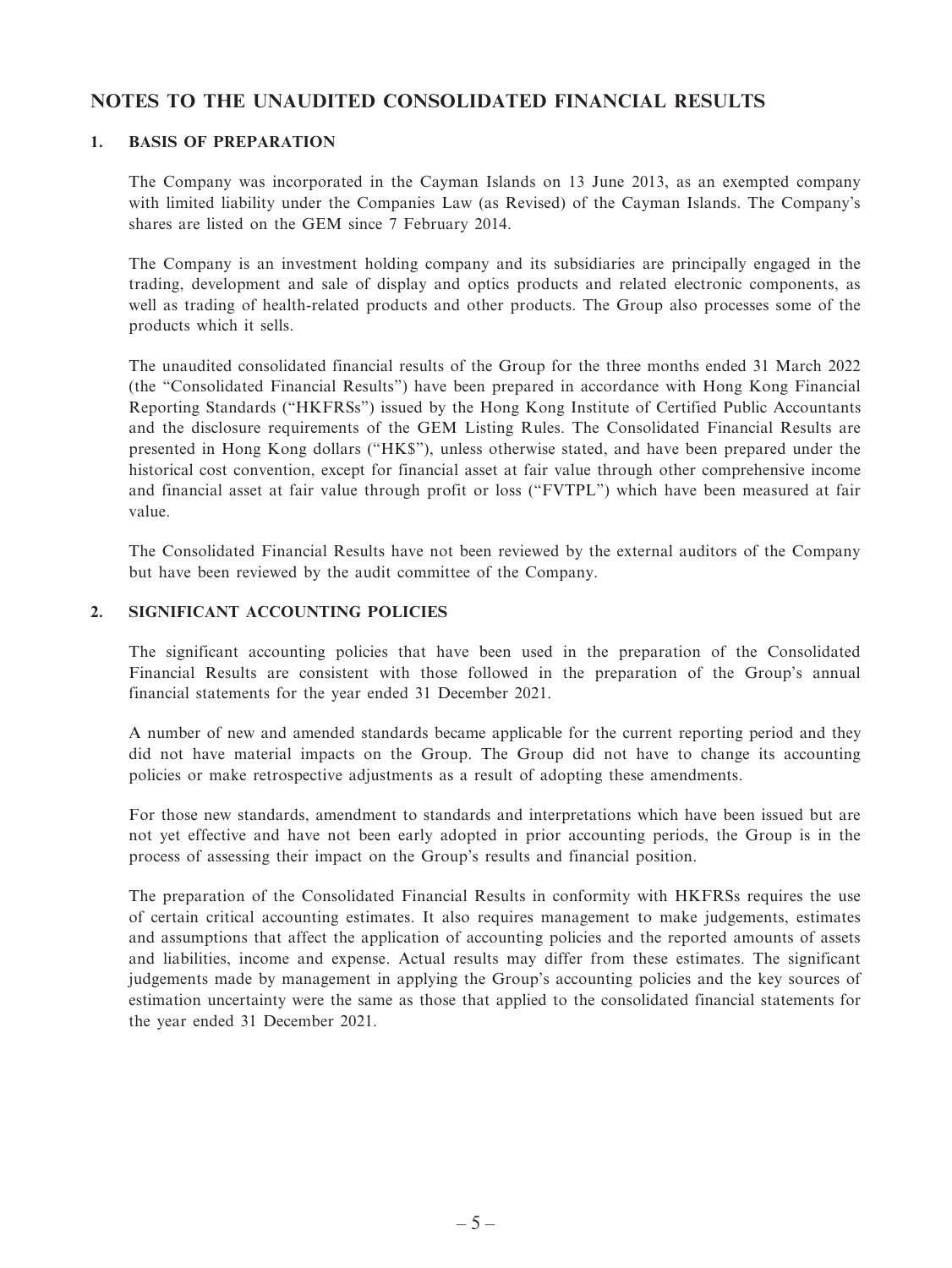#### **3. REVENUE**

Revenue represents the sales of display products, optics products and related electronic components, health-related products and other products to external parties.

The Group's revenue from its major products are as follows:

|                                             | Three months ended 31 March |                 |  |
|---------------------------------------------|-----------------------------|-----------------|--|
|                                             | 2022                        | 2021            |  |
|                                             | <b>HK\$'000</b>             | <b>HK\$'000</b> |  |
|                                             | (Unaudited)                 | (Unaudited)     |  |
| Thin film transistor liquid crystal display |                             |                 |  |
| ("TFT-LCD") panels and modules              | 73,569                      | 79,655          |  |
| Health-related products                     | 55,029                      | 7,763           |  |
| Polarisers                                  | 10,462                      | 11,096          |  |
| Electronic signage                          | 2,521                       | 2,632           |  |
| Integrated circuits                         | 1,263                       | 2,454           |  |
| Optics products                             | 183                         |                 |  |
| Others                                      | 1,098                       | 2,062           |  |
|                                             | 144,125                     | 105,662         |  |

#### **4. OTHER GAINS, NET**

|                                                | Three months ended 31 March |                 |  |
|------------------------------------------------|-----------------------------|-----------------|--|
|                                                | 2022                        | 2021            |  |
|                                                | <b>HK\$'000</b>             | <b>HK\$'000</b> |  |
|                                                | (Unaudited)                 | (Unaudited)     |  |
| Fair value changes in financial asset at FVTPL | 913                         | 118             |  |
| Exchange losses                                | (43)                        | (83)            |  |
| Others                                         |                             | 224             |  |
|                                                | 871                         | 259             |  |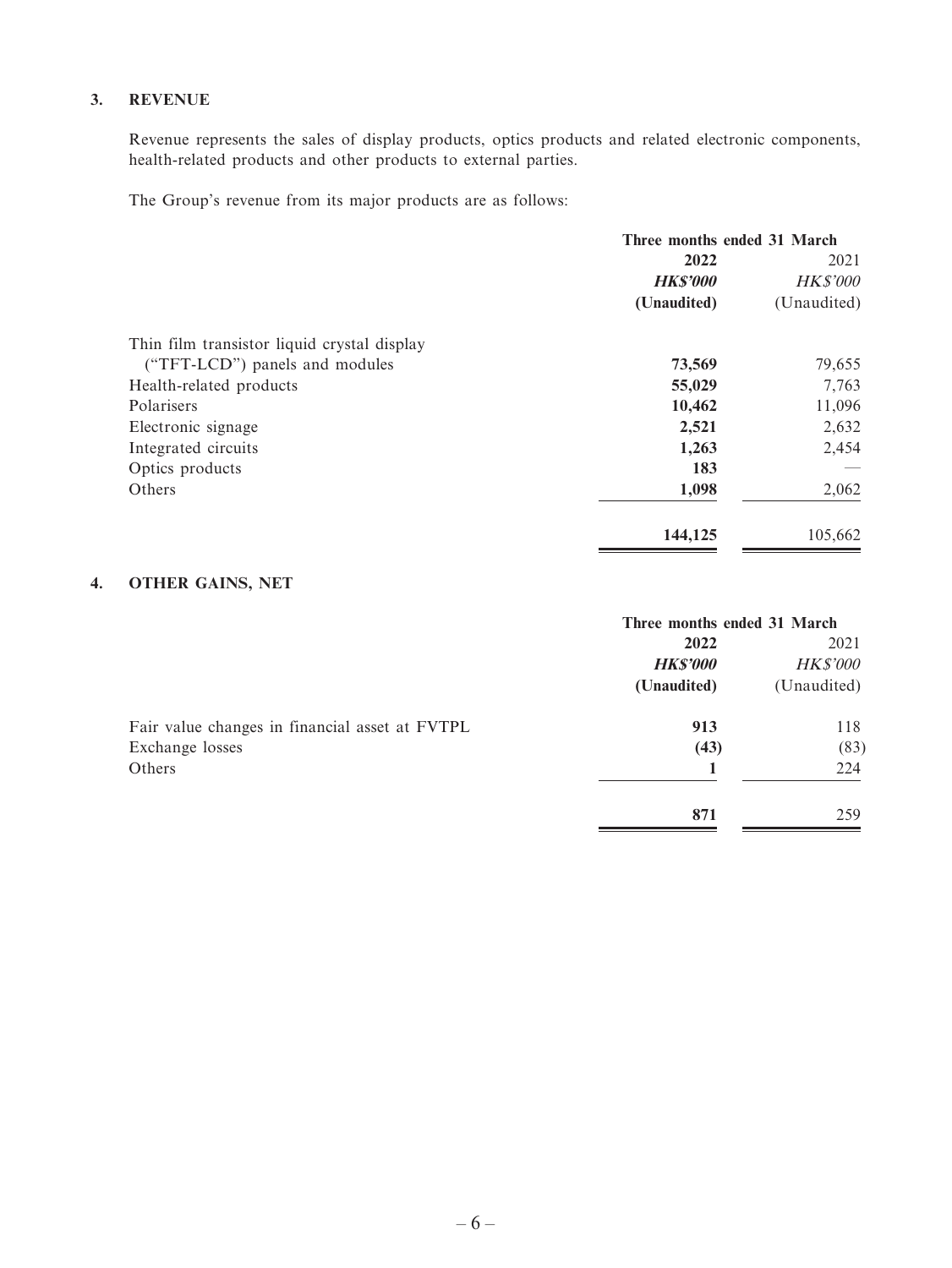The Group's fair value changes in financial asset at FVTPL for the three months ended 31 March 2022 and 2021 represented the changes in fair value of the Group's investment in certain preferred shares in Mobvoi Inc. ("Mobvoi"), a private company principally engaged in the business of developing and providing voice search artificial intelligence ("AI") systems on mobile, smart wearable, automotive and other devices. There have been no addition to or disposal of such investment since the Group made the investment in January 2015. No dividend has been received by the Group from Mobvoi. During the three months ended 31 March 2022, Mobvoi disposed of part of/all of the shares in certain of its subsidiaries in exchange for the repurchase by Mobvoi of certain of its shares, which were treated as treasury shares of Mobvoi ("Treasury Shares") as at 31 March 2022 to be cancelled. Upon cancellation of such Treasury Shares, the Group's shareholding proportion in Mobvoi will be increased to approximately 1.31% (on a fully diluted and as converted basis) (31 December 2021: 1.24%). The fair value of the Group's financial asset at FVTPL as at 31 March 2022 amounted to approximately HK\$39,374,000 (unaudited) (31 December 2021: HK\$38,461,000), which is based on market comparable companies and equity value allocation with option-pricing method performed by an independent valuer. The fair value is within level 3 of the fair value hierarchy.

#### **5. FINANCE COSTS**

|                       |                 | Three months ended 31 March |  |  |
|-----------------------|-----------------|-----------------------------|--|--|
|                       | 2022            | 2021                        |  |  |
|                       | <b>HK\$'000</b> | <b>HK\$'000</b>             |  |  |
|                       | (Unaudited)     | (Unaudited)                 |  |  |
| Interest expenses on: |                 |                             |  |  |
| Lease liabilities     | 66              | 118                         |  |  |
| Bank loan             | 40              |                             |  |  |
| Factoring charges     |                 |                             |  |  |
| Finance costs         | 107             | 118                         |  |  |

#### **6. INCOME TAX EXPENSE**

The amount of income tax charged to the unaudited consolidated statement of comprehensive income represents:

|                                                              | Three months ended 31 March |                 |
|--------------------------------------------------------------|-----------------------------|-----------------|
|                                                              | 2022                        | 2021            |
|                                                              | <b>HK\$'000</b>             | <b>HK\$'000</b> |
|                                                              | (Unaudited)                 | (Unaudited)     |
| Current income $\text{tax}$ - Hong Kong profits $\text{tax}$ | 3,220                       |                 |
| Deferred income tax                                          | (1)                         | 13              |
|                                                              | 3,219                       | 13              |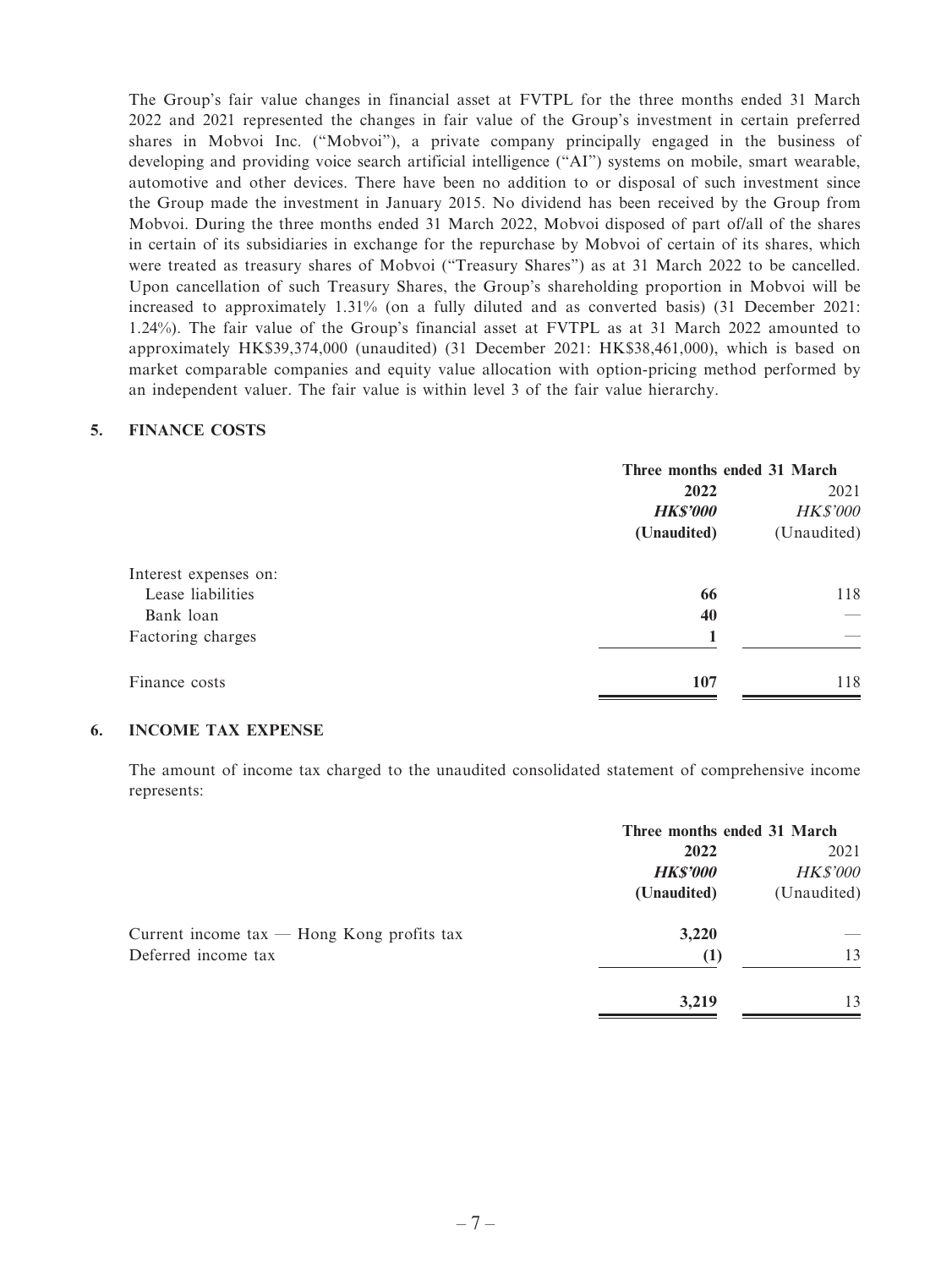Pursuant to the enactment of two-tiered profits tax rates by the Inland Revenue Department of Hong Kong from the year of assessment 2018/19 onwards, the Group's first HK\$2 million of assessable profits during the three months ended 31 March 2022 under Hong Kong profits tax is subject to tax rate of 8.25%. The Group's remaining assessable profits during the three months ended 31 March 2022 above HK\$2 million will continue to be subject to a tax rate of 16.5%. No profits tax has been provided for the three months ended 31 March 2021 as the Group has no estimated assessable profit arising in or derived from Hong Kong during the three months ended 31 March 2021. Taxation on profits assessable elsewhere has been calculated at the rates of tax prevailing in the countries/ jurisdictions in which the Group operates.

#### **7. INTERIM DIVIDEND**

The Board does not declare an interim dividend for the three months ended 31 March 2022 (three months ended 31 March 2021: Nil).

#### **8. BASIC AND DILUTED EARNINGS/(LOSS) PER SHARE**

Basic earnings/(loss) per share is calculated by dividing the profit/(loss) attributable to equity holders of the Company by the weighted average number of ordinary shares in issue during the period.

|                                                             | Three months ended 31 March |             |  |
|-------------------------------------------------------------|-----------------------------|-------------|--|
|                                                             | 2022                        | 2021        |  |
|                                                             | (Unaudited)                 | (Unaudited) |  |
| Profit/(loss) attributable to equity holders of the Company |                             |             |  |
| (HK\$'000)                                                  | 23,093                      | (150)       |  |
| Weighted average number of ordinary shares in issue         |                             |             |  |
| <i>(thousands)</i>                                          | 1,483,687                   | 1,483,687   |  |
| Basic and diluted earnings/(loss) per share                 |                             |             |  |
| (HK cents per share)                                        | 1.56                        | (0.01)      |  |

For the purpose of determining the diluted earnings/(loss) per share amount, no adjustment has been made to the basic earnings/(loss) per share amount for the three months ended 31 March 2022 and 2021 as the Group had no potentially dilutive ordinary shares in issue during these periods.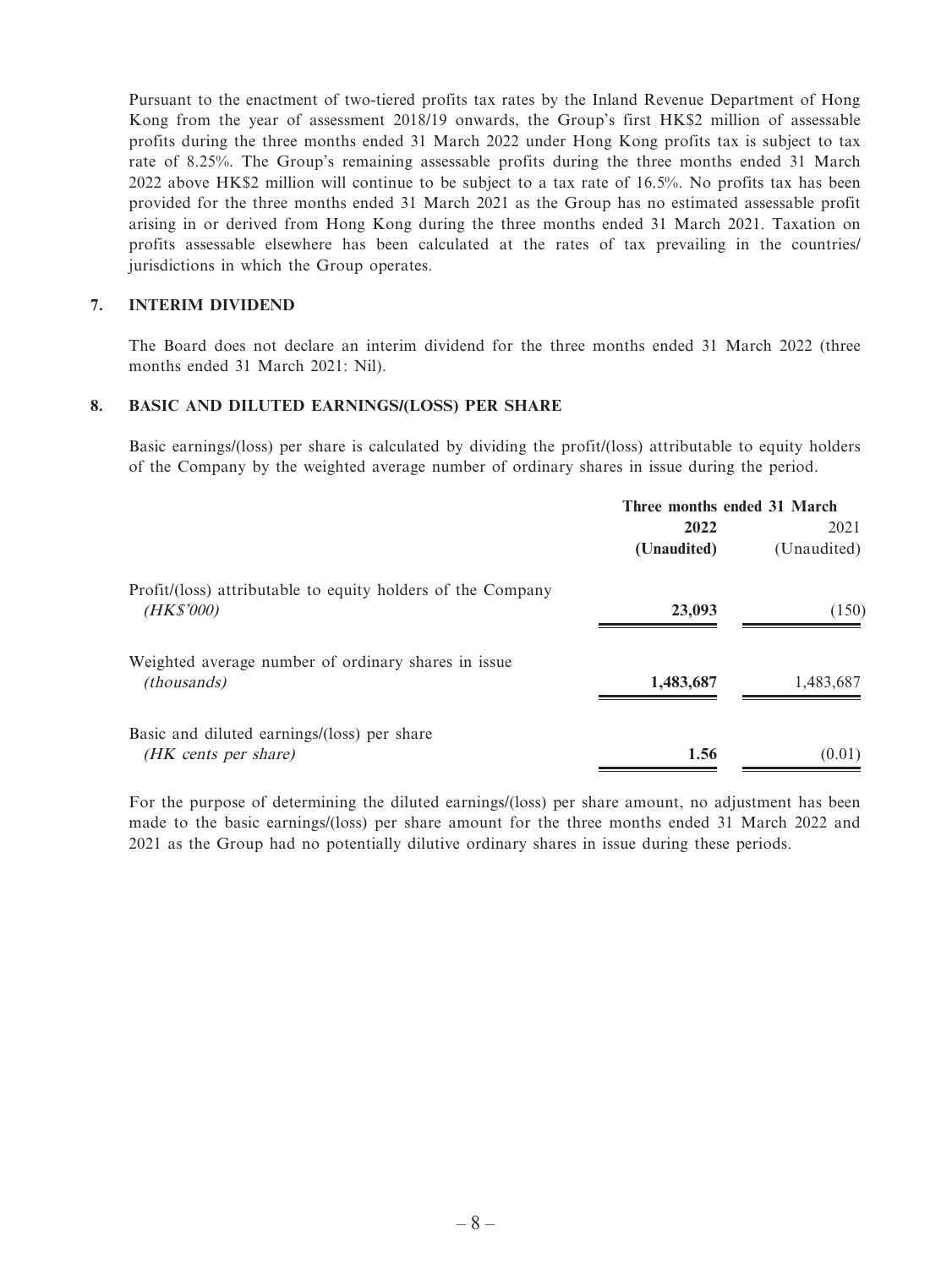### **MANAGEMENT DISCUSSION AND ANALYSIS**

#### **Business review and prospects**

The Group is principally engaged in the trading, development and sales of display and optics products and other related electronic components, as well as trading of health-related products and other products. The Group also processes some of the products that it sells.

Having stepped into 2022, the omicron variant of COVID-19 continues to rage around the world and brought unprecedented challenges to the global economy. As the Group has successfully turned the risks into opportunity with its vast product diversity and flexible business strategy, the Group recorded a turnaround of its results for the three months ended 31 March 2022 (the "Period"). The Group's consolidated profit attributable to equity holders of the Company for the Period amounted to approximately HK\$23,093,000 as compared to a consolidated loss attributable to equity holders of the Company of approximately HK\$150,000 for the three months ended 31 March 2021. Revenue of the Group for the Period amounted to approximately HK\$144,125,000, representing an increase of approximately 36% as compared to approximately HK\$105,662,000 for the corresponding period in 2021.

During the Period, sales of medium-to-large sized display products, including display panels and modules for computer notebooks, monitors and televisions, continued to be the main revenue driver of the Group. The strong demand of display panels driven by the trend of distance learning and work-from-home mode has been significantly cooled down, resulting in an over-supply situation and price drop in the market. The Group's sales of TFT-LCD panels and modules amounted to approximately HK\$73,569,000 during the Period, representing a decrease of approximately 8% as compared with approximately HK\$79,655,000 for the three months ended 31 March 2021. The Group's sales of integrated circuits and optics products remained weak during the Period, which amounted to approximately HK\$1,263,000 (three months ended 31 March 2021: HK\$2,454,000) and HK\$183,000 (three months ended 31 March 2021: Nil). Meanwhile, primarily due to the Group's supplier experienced a tight supply of raw materials during the Period, the Group's revenue from the sales of polarisers decreased by approximately 6% from approximately HK\$11,096,000 during the three months ended 31 March 2021 to approximately HK\$10,462,000 during the Period.

The Group's revenue from electronic signage, which include digital information signages, electronic shelf displays and electronic white boards, etc., amounted to approximately HK\$2,521,000 during the Period, representing a decrease of approximately 4% as compared with approximately HK\$2,632,000 for the corresponding period in 2021. Despite the drop in revenue, the demand for electronic signage products is expected to increase as retail outlets and shopping malls are increasingly adopting digital signage to promote and distribute content. The Group will continue to capture the rising electronic signage market.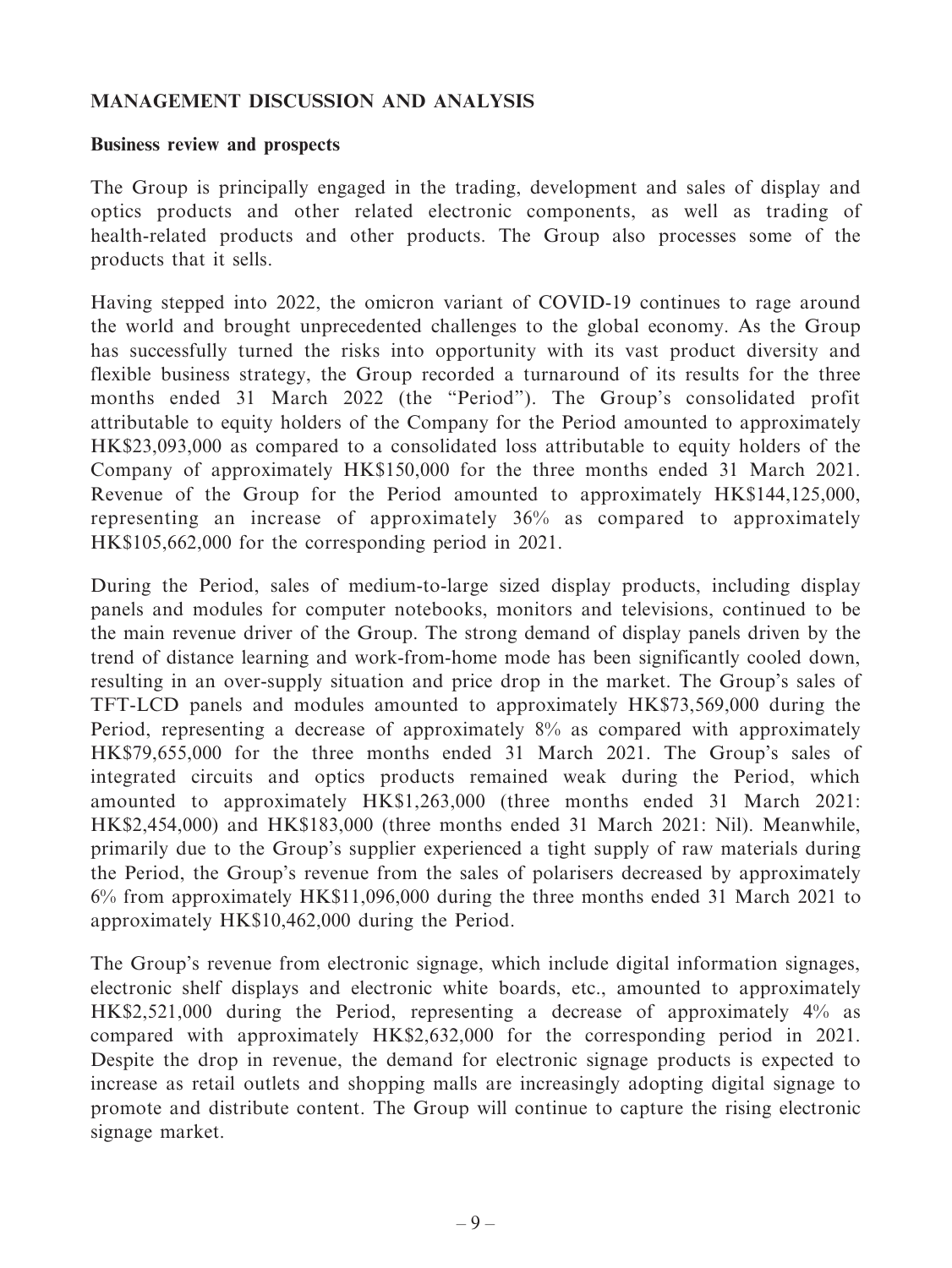Although the decreases in revenues from the major products as mentioned above, the Group's health-related products recorded a revenue of approximately HK\$55,029,000 during the Period, representing a significant increase of approximately HK\$47,266,000 as compared to approximately HK\$7,763,000 for the corresponding period in 2021. The Group introduced a personal hygiene and disinfectant product line in Taiwan branded "K-clean" to the Hong Kong market in 2020. Through the Group's effort in marketing K-clean during the past two years, the Group has penetrated K-clean to customers from different sectors and built a wide customer base which includes corporate clients, public sectors and consumers. K-clean also received commendation for its high performance in both bacteria kill rate and reduction of viral infectivity. The occurrence of the 5th wave of COVID-19 in Hong Kong boosted the demand for the Group's health-related products, which include personal hygiene and disinfectant products and rapid antigen test kits for COVID-19. Health-related products became the Group's another key revenue driver during the Period. The brand reputation and customer base of K-clean have been further strengthened during the Period. In addition to personal hygiene and disinfectant products, the Group also captured the market opportunities for the sale of rapid antigen test kits for COVID-19 during the Period through its diversified business networks. Health-related products propelled the improvement of the Group's gross margin and was a major factor of the Group's results turnaround during the Period, which also demonstrated the success of the Group's flexible strategies.

The Group holds certain preferred shares of Mobvoi, which is principally engaged in the business of developing and providing voice search AI systems on mobile, smart wearable, automotive and other devices. Such investment is classified as financial asset at fair value through profit or loss. Mobvoi actively seized the opportunity to expand high-growth business and acquired two companies ("Education Cos") which provide education and training services to students (including children) in the People's Republic of China (the "PRC") in 2020 by the issues of new ordinary shares of Mobvoi. However, the PRC education system has been reforming, various new policies were introduced in 2021 and negatively affected the Education Cos. To mitigate the negative impacts of the Education Cos, Mobvoi disposed of part of/all of the shares in the Education Cos during the Period in exchange for the repurchase by Mobvoi of certain of its shares, which were treated as treasury shares of Mobvoi ("Treasury Shares") as at 31 March 2022 to be cancelled. Upon cancellation of such Treasury Shares, the Group's shareholding proportion in Mobvoi will be increased to approximately 1.31% (on a fully diluted and as converted basis) (31 December 2021: 1.24%). Fair value of the Group's investment in Mobvoi as at 31 March 2022 increased to approximately HK\$39,374,000 (unaudited) from approximately HK\$38,461,000 as at 31 December 2021. Fair value gain of approximately HK\$913,000 (three months ended 31 March 2021: HK\$118,000) was recognised during the Period.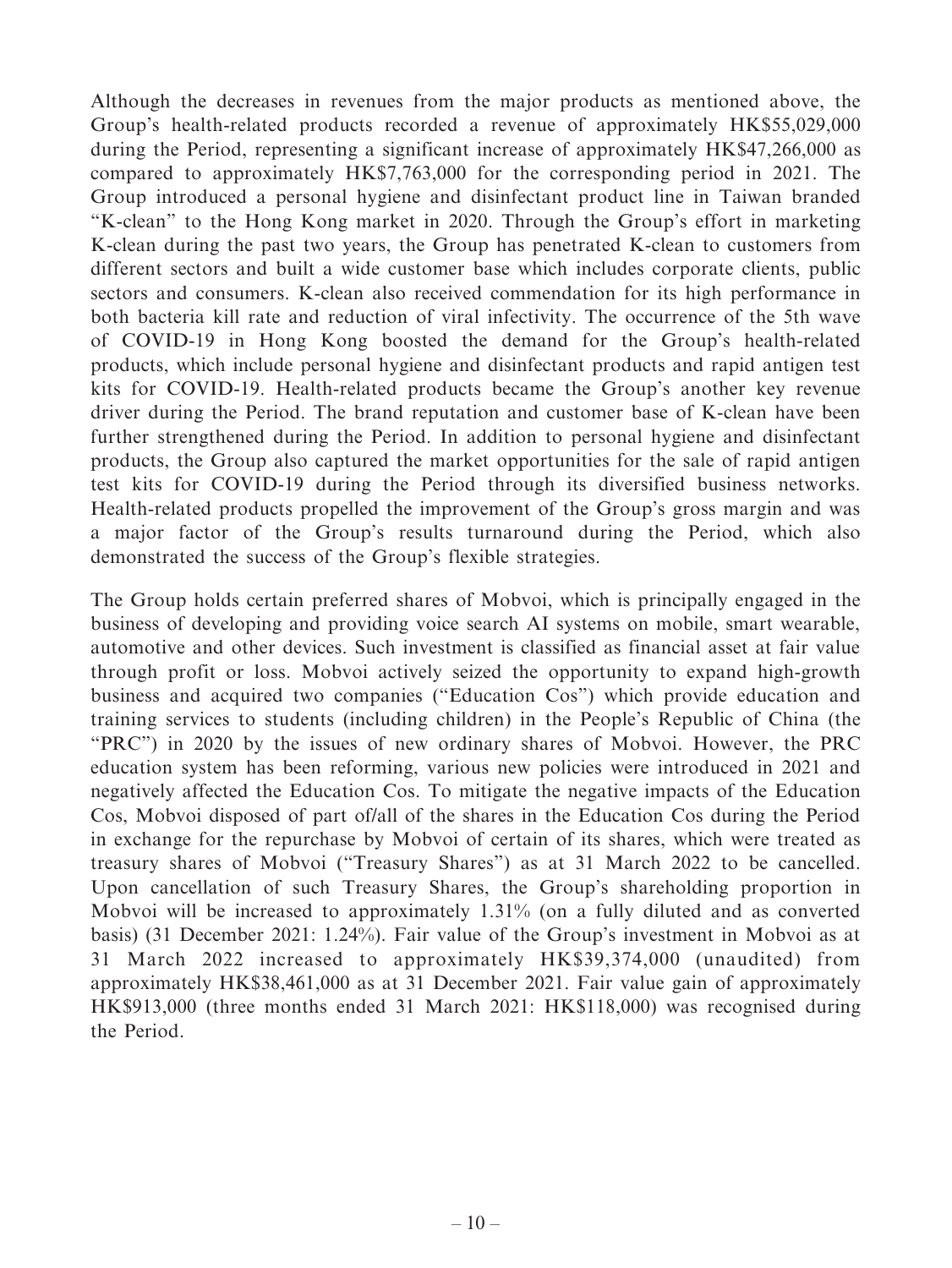Looking forward, despite the uncertainties of downward panel pricing and the farreaching and unprecedented impacts brought by COVID-19, the Group will continue to keep abreast of the market dynamics by exploring more high investment value business to seize the market opportunity. The Group will continue to deploy the market for healthrelated products with its flexible and innovative operating strategies, while continuing to widen its product diversity to minimise the adverse impact arising from any individual product, and explore opportunities with new suppliers and customers from various areas or industries to create greater value for the Group and its shareholders.

## **Financial review**

### **Revenue**

The 5th wave of COVID-19 in Hong Kong occurred during the Period had driven huge demand for the Group's health-related products. As compared with the three months ended 31 March 2021, there was a significant increase in the sales of the Group's health-related products, which outweighed the decrease in the sales of the Group's other major products, such as TFT-LCD panels and modules, polarisers, integrated circuits and electronic signage, during the Period. Total revenue of the Group for the Period amounted to approximately HK\$144,125,000, representing an increase of approximately 36% as compared with approximately HK\$105,662,000 for the three months ended 31 March 2021.

### **Gross profit**

The Group's gross profit for the Period amounted to approximately HK\$42,171,000, which increased by approximately HK\$32,007,000 as compared with approximately HK\$10,164,000 for the three months ended 31 March 2021. The increase in gross profit was mainly due to the increase in revenue from the Group's health-related products, which have higher gross profit margins as compared with the Group's other major products, during the Period.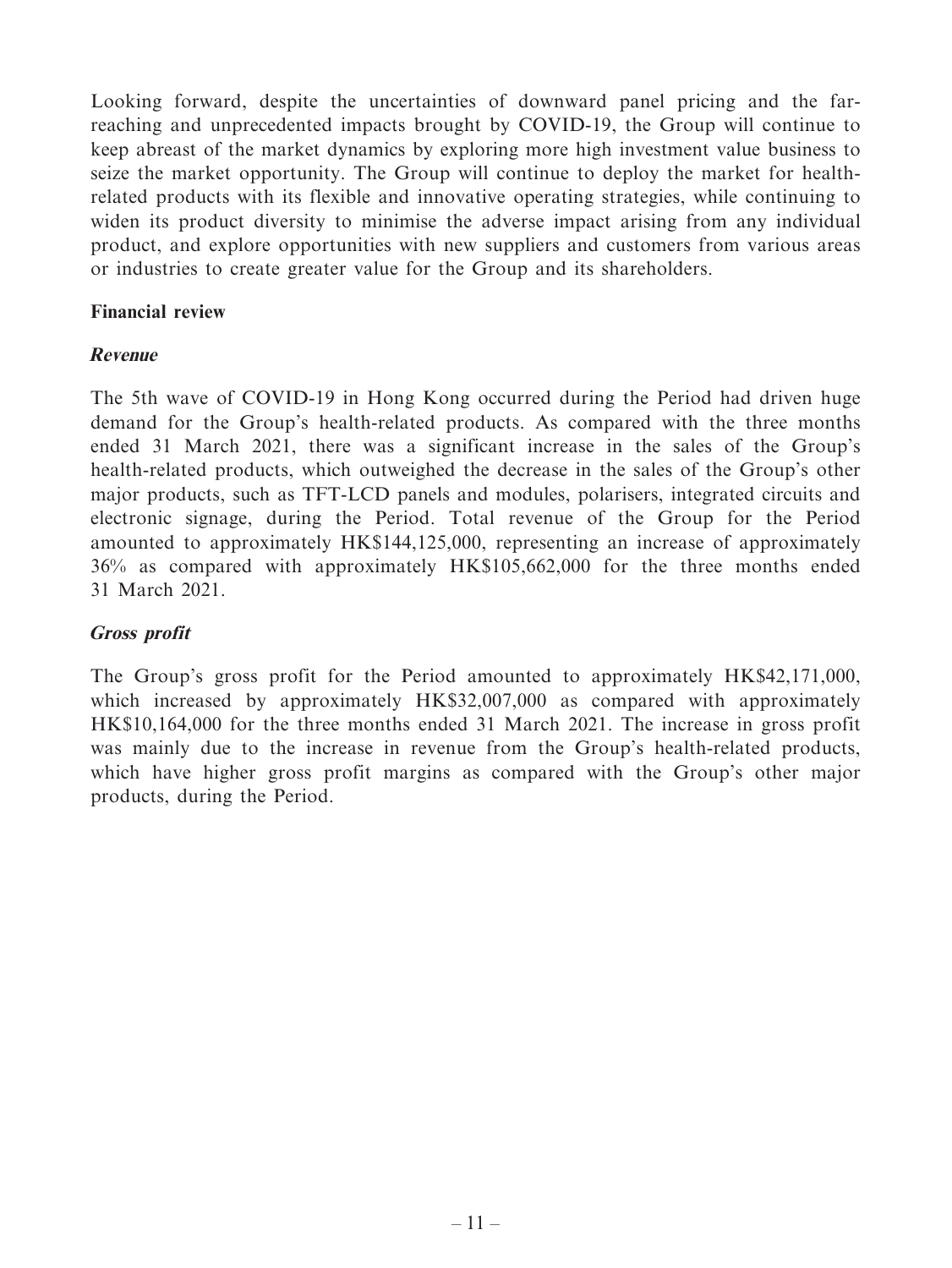## **Expenses**

The Group's distribution and selling expenses for the Period amounted to approximately HK\$9,371,000, which increased by approximately 106% as compared with approximately HK\$4,553,000 for the three months ended 31 March 2021. The increase was mainly attributable to the increase in staff costs, sales commissions, transportation and promotion expenses incurred for the Group's health-related products.

The Group's general and administrative expenses for the Period amounted to approximately HK\$7,232,000, representing an approximately 19% increase as compared with approximately HK\$6,075,000 for the three months ended 31 March 2021. The increase was mainly attributable to the increase in staff costs and bank charges.

The Group's research and development ("R&D") expenses amounted to approximately HK\$253,000 for the Period, which increased by approximately 24% as compared with approximately HK\$204,000 for the three months ended 31 March 2021. The increase was mainly due to the increase in staff costs incurred for R&D during the Period.

## **Finance costs**

The Group's finance costs for the Period mainly represented interest expenses on lease liabilities and bank loan of approximately HK\$66,000 (three months ended 31 March 2021: HK\$118,000) and HK\$40,000 (three months ended 31 March 2021: Nil), respectively. New bank loan was borrowed in the last quarter of the year ended 31 December 2021.

# **Profit/(loss) for the period attributable to equity holders of the Company**

Primarily due to the significant increase in profit generated by the Group's health-related products, the Group recorded a turnaround of its results during the Period, profit attributable to equity holders of the Company for the Period amounted to approximately HK\$23,093,000, as compared to loss attributable to equity holders of the Company of approximately HK\$150,000 for the three months ended 31 March 2021.

# **PURCHASE, SALE OR REDEMPTION OF SECURITIES**

During the Period, the Company did not redeem any of its shares, and neither did the Company nor any of its subsidiaries purchase or sell any shares of the Company.

# **COMPLIANCE OF CODE OF CONDUCT FOR DIRECTORS' SECURITIES TRANSACTIONS**

The Company has adopted a code of conduct regarding securities transactions by directors on terms no less exacting than the required standard of dealings set out in Rules 5.48 to 5.67 of the GEM Listing Rules. Having made specific enquiry of all Directors, all Directors confirmed that they have complied with the required standard of dealings and the code of conduct regarding securities transactions by directors adopted by the Company throughout the Period.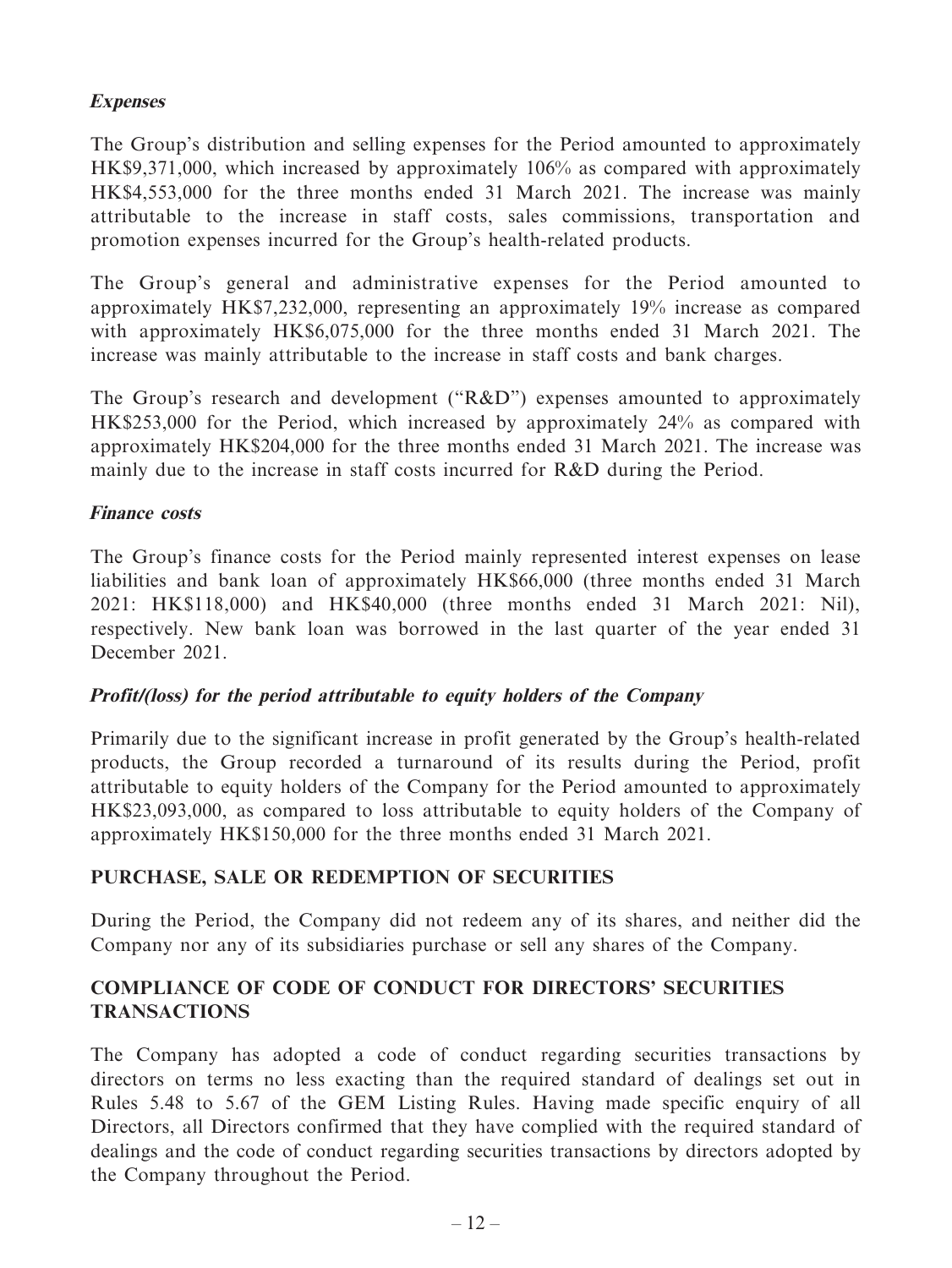## **LEGAL PROCEEDINGS INVOLVING THE COMPANY AND THE DIRECTORS**

Reference is made to the announcements of the Company dated 26 September 2019, 4 October 2019, 10 January 2020, 9 April 2020, 10 July 2020 and 25 September 2020. On 25 September 2019, the Company received a sealed copy of a petition (the "Petition") issued by the High Court of the Hong Kong Special Administrative Region (the "High Court") which was taken out by the Securities and Futures Commission (the "SFC") pursuant to section 214 of the Securities and Futures Ordinance against certain Directors, namely Mr. Cheng Wai Tak ("Mr. Cheng"), Mr. Liu Ka Wing, Mr. Tse Ka Wing, Mr. Wong Yik Chung John, Mr. Wong Chi Chiu and Mr. Li Shui Yan (collectively "the Director Respondents"), and the Company. The SFC alleged in the Petition that the Director Respondents had breached their duties as directors of the Company in relation to the disposal of a subsidiary of the Company holding an approximately 50.14% shareholding in 尚立光電股份有限公司 (Shinyoptics Corporation\*) (details of such disposal were disclosed in the announcement of the Company dated 22 December 2016). As the Company is only a nominal respondent to the Petition and pursuant to the order of the High Court, the Company is not required to actively participate in the legal proceedings in respect of the Petition.

As detailed in the Company's announcement dated 25 September 2020, with effect from 25 September 2020, pending the outcome of the legal proceedings of the Petition, the Director Respondents have been suspended from their duties as Directors. Mr. Cheng has also been suspended from his duties as the Chairman of the Board and the Chief Executive Officer ("CEO") of the Company. Mr. Kan Man Wai, an independent nonexecutive Director, has been appointed as the acting Chairman in place of Mr. Cheng. The function of the CEO is shared among the management staff of the Company and other members of the Board.

The Company understands the Director Respondents disagree with the allegations of the SFC in the Petition, and intend to vigorously contest the Petition. As at the date of this announcement, the legal proceedings of the Petition are ongoing.

<sup>\*</sup> for identification purpose only